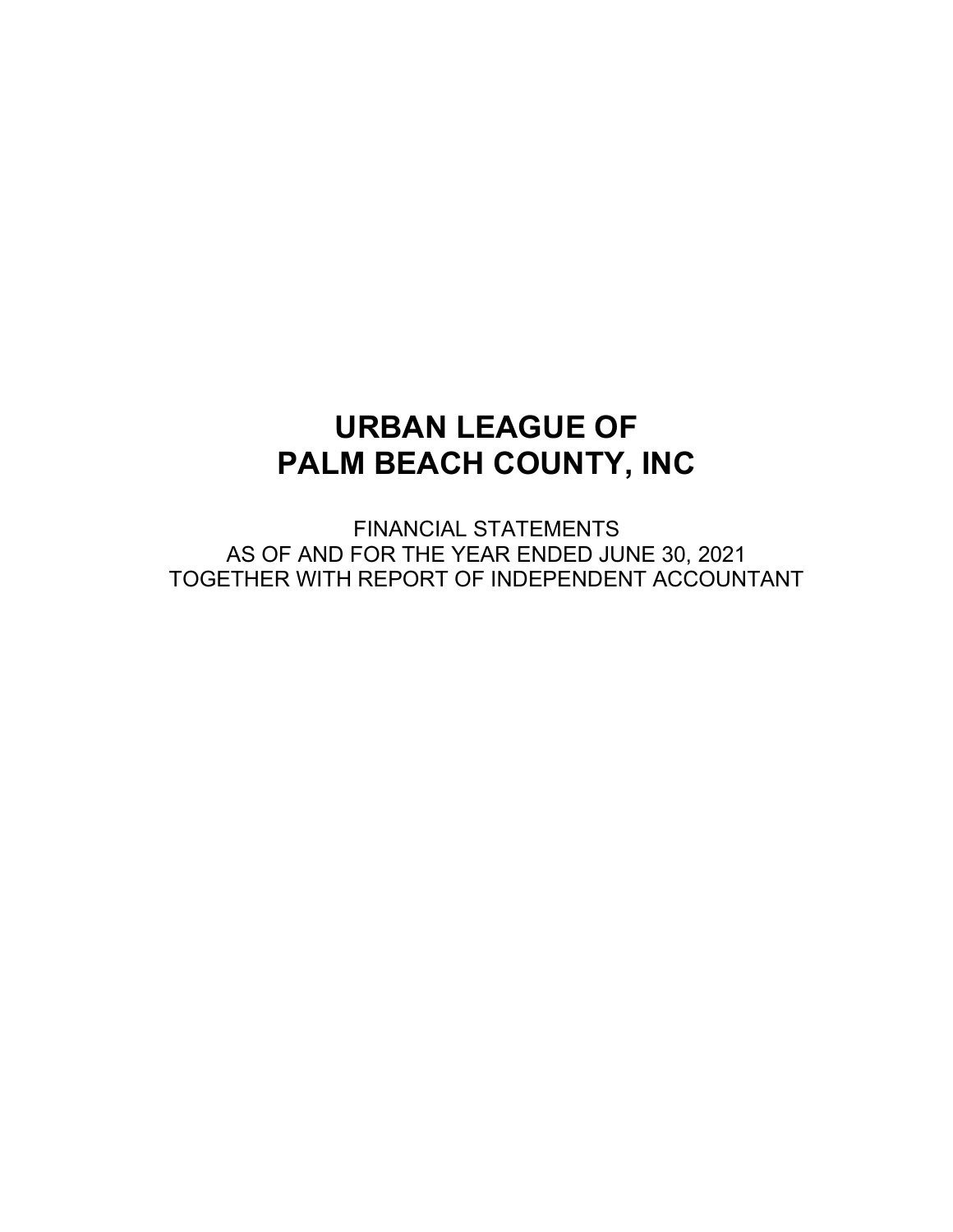## TABLE OF CONTENTS

| Pages                                                                                                                                                                                                          |
|----------------------------------------------------------------------------------------------------------------------------------------------------------------------------------------------------------------|
|                                                                                                                                                                                                                |
| <b>Financial Statements:</b>                                                                                                                                                                                   |
|                                                                                                                                                                                                                |
|                                                                                                                                                                                                                |
|                                                                                                                                                                                                                |
|                                                                                                                                                                                                                |
|                                                                                                                                                                                                                |
| Independent Auditor's Report On Internal Control Over Financial Reporting<br>and on Compliance and Other Matters Based on an Audit Of Financial<br>Statements Performed In Accordance With Government Auditing |
| Independent Auditor's Report On Compliance For Each Major<br>Program And On Internal Control Over Compliance Required By                                                                                       |
|                                                                                                                                                                                                                |
|                                                                                                                                                                                                                |
|                                                                                                                                                                                                                |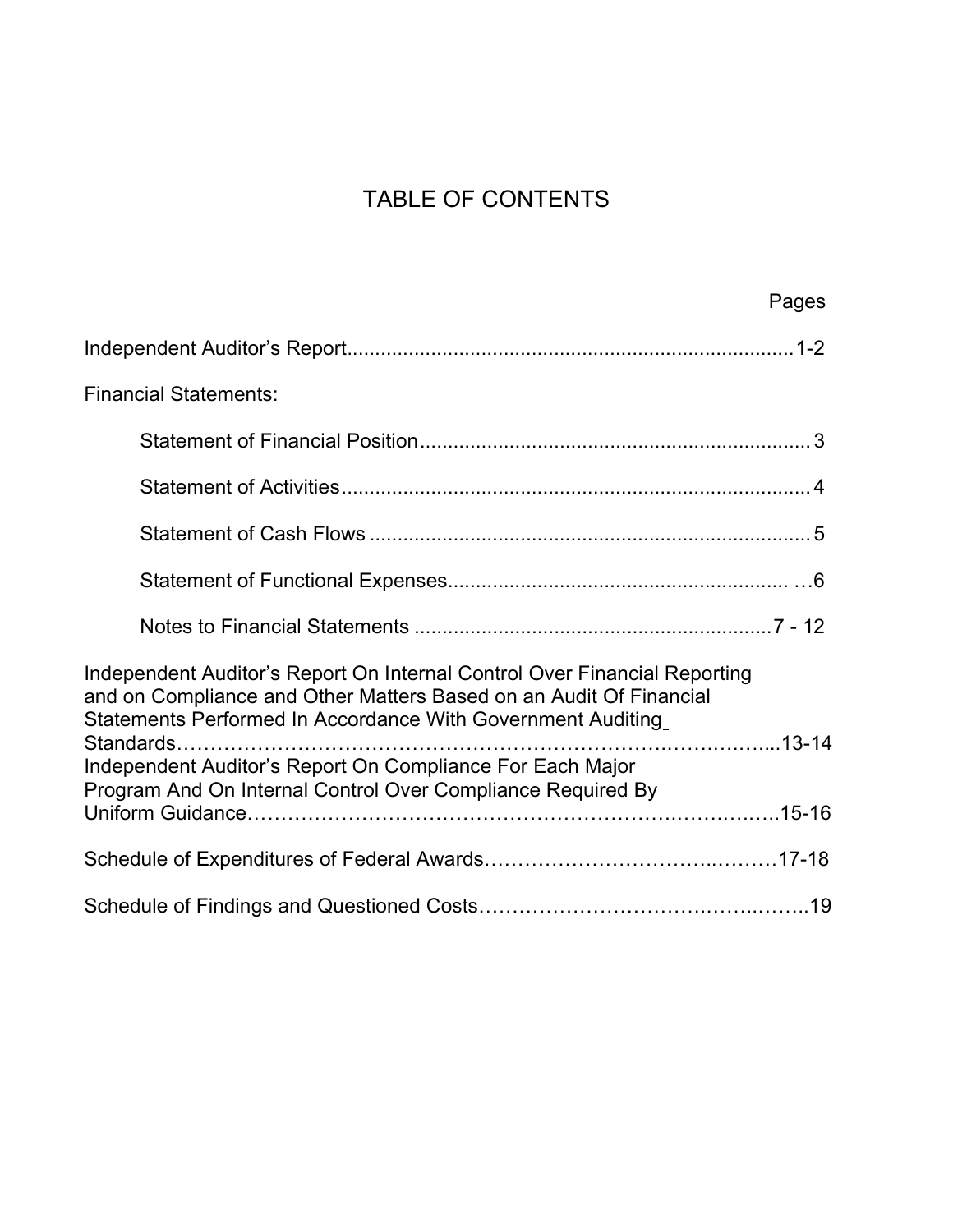

P.O. Box 10515 Riviera Beach, Florida 33419 Phone: (561) 703-5197 E-mail: billwashjr@comcast.net

## INDEPENDENT AUDITOR'S REPORT

To the Board of Directors of Urban League of Palm Beach County, Inc.

#### Report on the Financial Statements

I have audited the accompanying financial statements of Urban League of Palm Beach County, Inc. (a nonprofit organization), which comprise the statement of financial position as of June 30, 2021, and the related statements of activities, functional expenses, and cash flows for the year then ended, and the related notes to the financial statements.

## Management's Responsibility for the Financial Statements

Management is responsible for the preparation and fair presentation of these financial statements in accordance with accounting principles generally accepted in the United States of America; this includes the design, implementation, and maintenance of internal control relevant to the preparation and fair presentation of financial statements that are free from material misstatements, whether due to fraud or error.

#### Auditor's Responsibility

My responsibility is to express an opinion on these financial statements based on my audit. I conducted my audit in accordance with auditing standards generally accepted in the United States of America and the standards applicable to financial audits contained in Government Auditing Standards, issued by the Comptroller General of the United States. Those standards require that I plan and perform the audit to obtain reasonable assurance about whether the financial statements are free from material misstatement.

An audit involves performing procedures to obtain audit evidence about the amounts and disclosures in the financial statements. The procedures selected depend on the auditor's judgment, including the assessment of the risks of material misstatement of the financial statements, whether due to fraud or error. In making those risk assessments, the auditor considers internal control relevant to the entity's preparation and fair presentation of the financial statements in order to design audit procedures that are appropriate in the circumstances, but not for the purpose of expressing an opinion on the effectiveness of the entity's internal control. Accordingly, I express no such opinion. An audit also includes evaluating the appropriateness of accounting policies used and the reasonableness of significant accounting estimates made by management, as well as evaluating the overall presentation of the financial statements.

I believe that the audit evidence I have obtained is sufficient and appropriate to provide a basis for my audit opinion.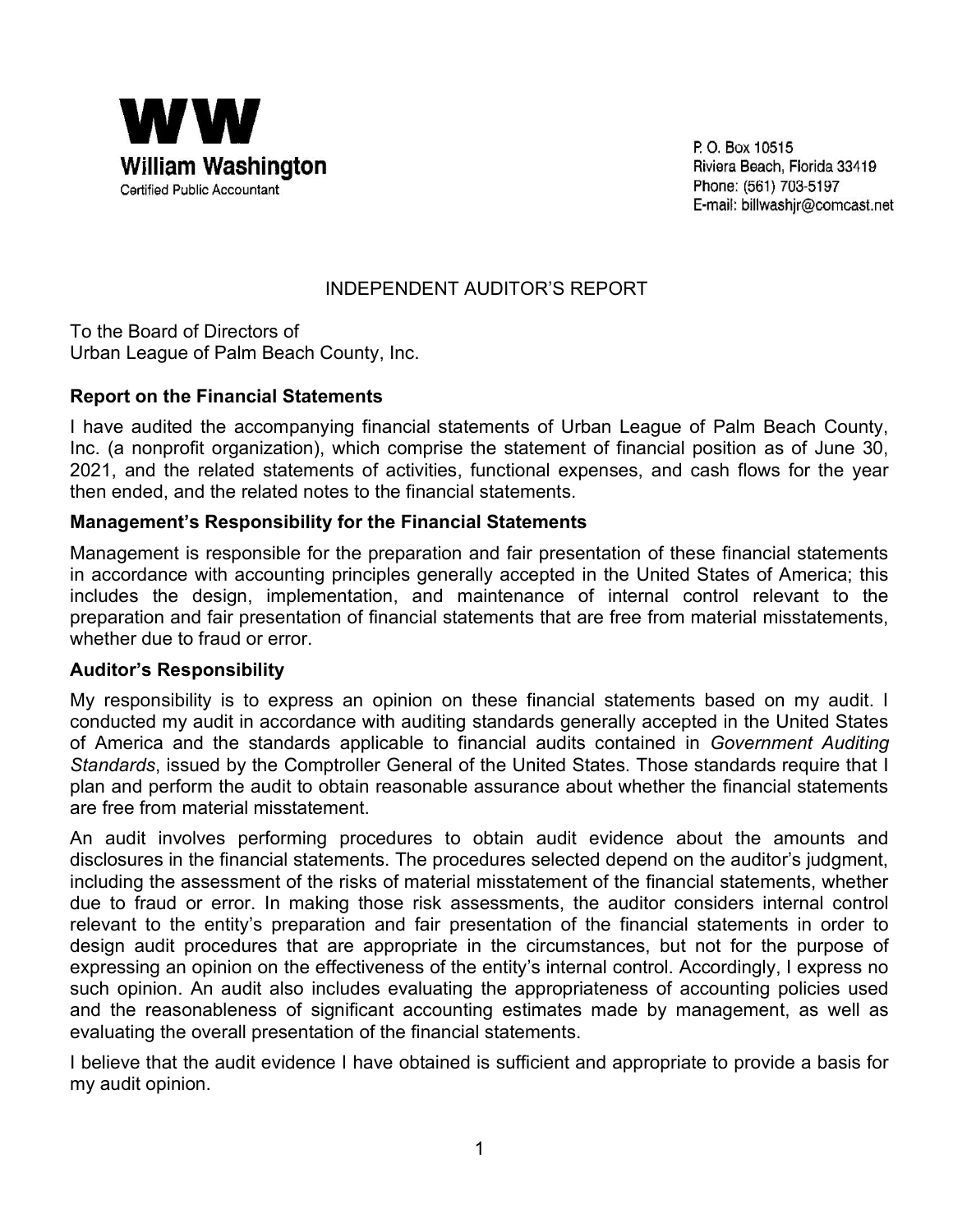## Opinion

In my opinion, the financial statements referred to above present fairly, in all material respects, the financial position of Urban League of Palm Beach County, Inc. as of June 30, 2021, and the changes in its net assets and its cash flows for the year then ended in accordance with accounting principles generally accepted in the United States of America.

#### Other Matters

Other Information

My audit was conducted for the purpose of forming an opinion on the financial statements as a whole. The accompanying schedule of expenditures of federal awards, as required by Title 2 U.S. Code of Federal Regulations Part 200, Uniform Administrative Requirements, Cost Principles, and Audit Requirements for Federal Awards, is presented for purposes of additional analysis and is not a required part of the financial statements. Such information is the responsibility of management and was derived from and relates directly to the underlying accounting and other records used to prepare the financial statements. The information has been subjected to the auditing procedures applied in the audit of the financial statements and certain additional procedures, including comparing and reconciling such information directly to the underlying accounting and other records used to prepare the financial statements or to the financial statements themselves, and other additional procedures in accordance with auditing standards generally accepted in the United State of America. In my opinion, the information is fairly stated, in all material respects, in relation to the financial statements as a whole.

## Other Reporting Required by Government Auditing Standards

In accordance with Government Auditing Standards, I have also issued my report dated November 5, 2021, on my consideration of Urban League of Palm Beach County, Inc.'s internal control over financial reporting and on my tests of its compliance with certain provisions of laws, regulations, contracts, and grant agreements and other matters. The purpose of that report is to describe the scope of my testing of internal control over financial reporting and compliance and the results of that testing, and not to provide an opinion on internal control over financial reporting or on compliance. That report is an integral part of an audit performed in accordance with Government Auditing Standards in considering Urban League of Palm Beach County, Inc.'s internal control over financial reporting and compliance.

#### William Washington, CPA

West Palm Beach, FL November 5, 2021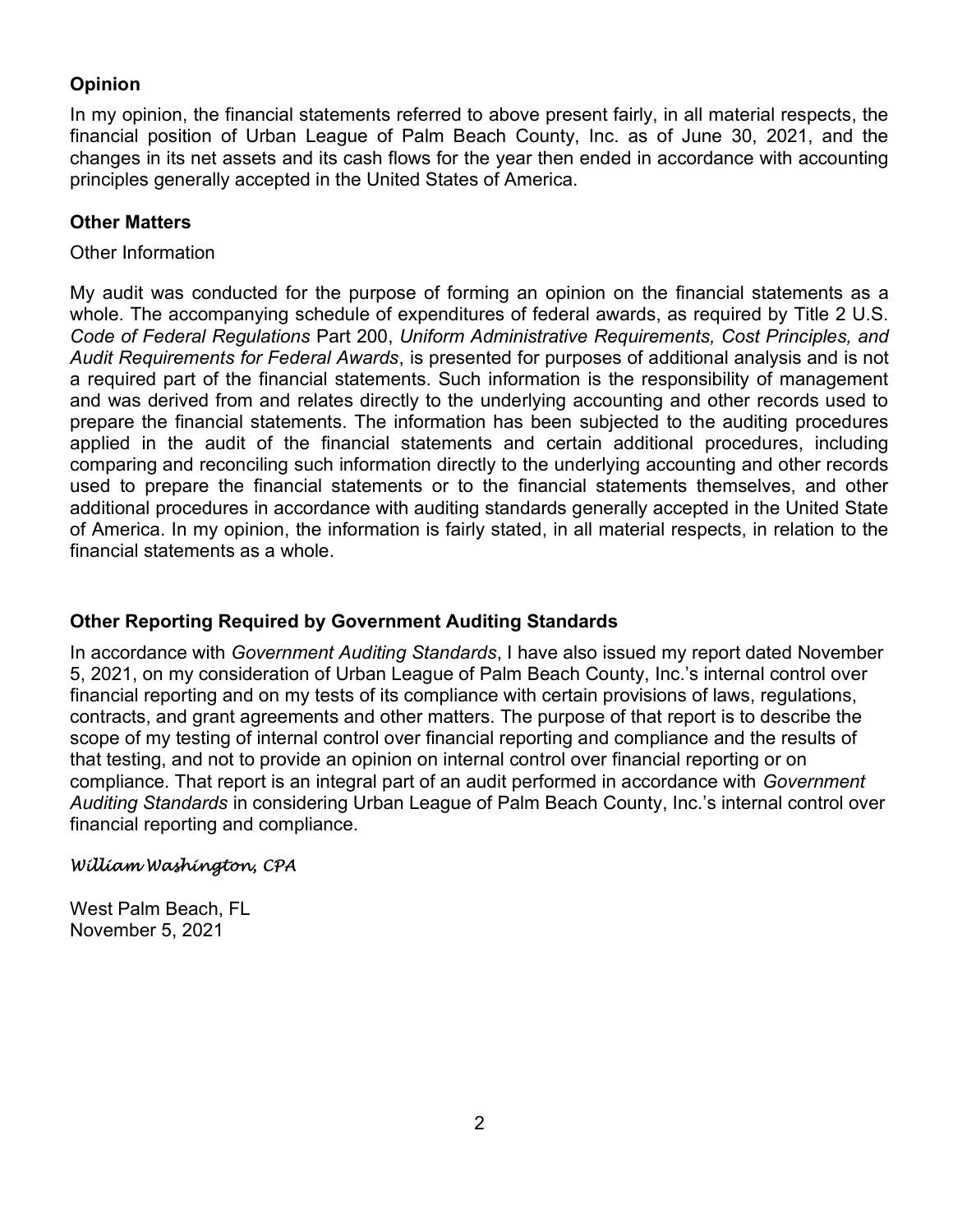## URBAN LEAGUE OF PALM BEACH COUNTY, INC. STATEMENT OF FINANCIAL POSITION JUNE 30, 2021

| <b>JUNE 30, 2021</b>                                                                                                                                                      |                                                                  |  |
|---------------------------------------------------------------------------------------------------------------------------------------------------------------------------|------------------------------------------------------------------|--|
|                                                                                                                                                                           | <b>WITHOUT DONOR</b><br><b>RESTRICTIONS</b>                      |  |
| <b>ASSETS</b>                                                                                                                                                             |                                                                  |  |
| Cash & Cash Equivalents<br><b>Grants &amp; Other Receivable</b><br>Due from Other Organization<br><b>Prepaid Expenses</b><br>Deposits<br>Building, Land & Equipment - Net | \$<br>984,929<br>293,729<br>10,733<br>42,344<br>7,052<br>439,735 |  |
| <b>Total Assets</b>                                                                                                                                                       | 1,778,522<br>\$                                                  |  |
| <b>LIABILITIES</b>                                                                                                                                                        |                                                                  |  |
| <b>Accounts Payable</b><br><b>Accrued Expenses</b><br><b>Deferred Revenue</b><br><b>Total Liabilities</b>                                                                 | 67,755<br>80,079<br>223,727<br>371,561                           |  |
| NET ASSETS, WITHOUT DONOR RESTRICTIONS                                                                                                                                    | 1,406,961                                                        |  |
| Liabilities &<br><b>Net Assets</b>                                                                                                                                        | 1,778,522<br>$\mathcal{L}$                                       |  |
| <b>Read Accompanying Notes</b>                                                                                                                                            |                                                                  |  |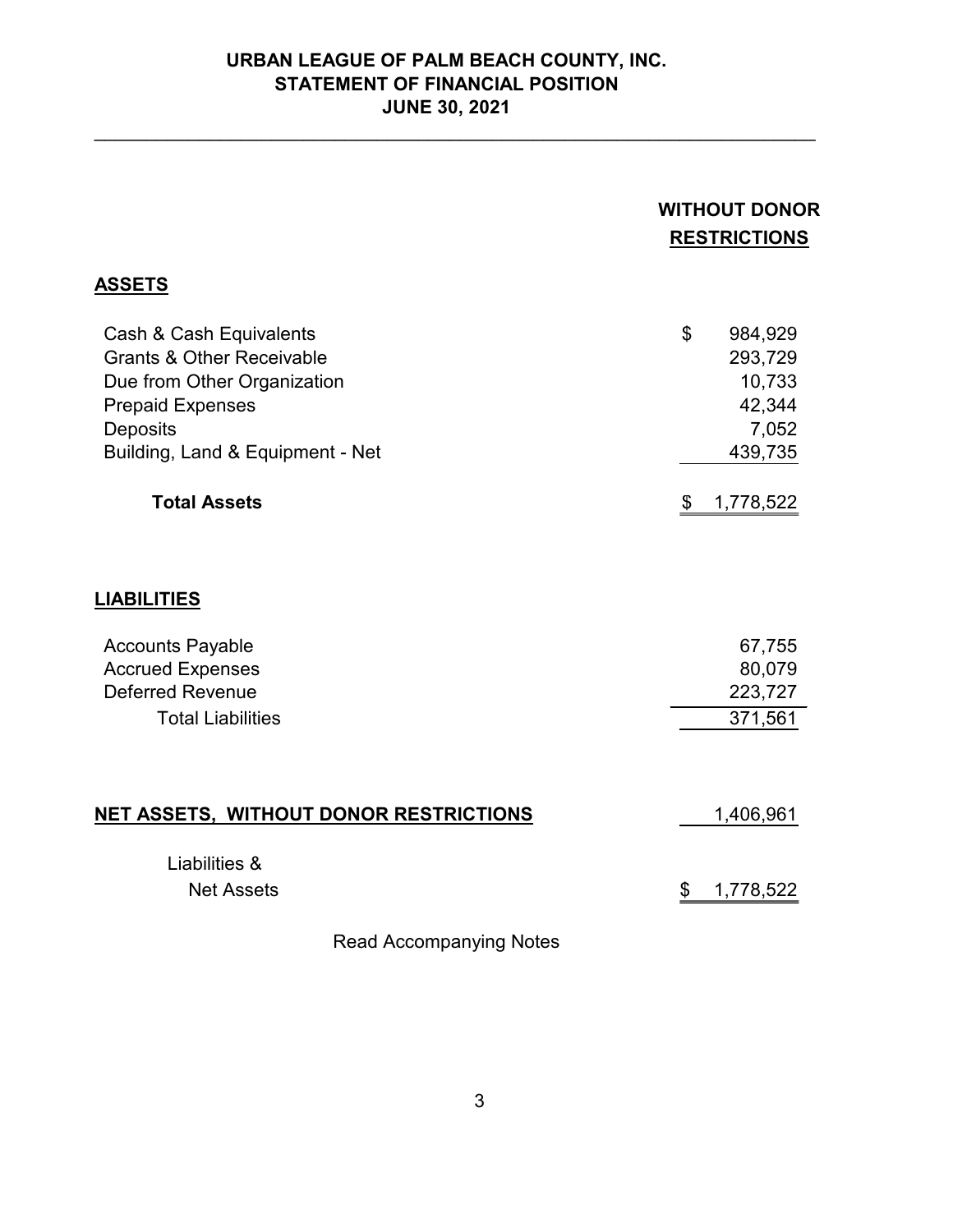## URBAN LEAGUE OF PALM BEACH COUNTY, INC. STATEMENT OF ACTIVITIES FOR THE YEAR ENDED JUNE 30, 2021

| URBAN LEAGUE OF PALM BEACH COUNTY, INC.<br><b>STATEMENT OF ACTIVITIES</b><br>FOR THE YEAR ENDED JUNE 30, 2021 |                                             |  |
|---------------------------------------------------------------------------------------------------------------|---------------------------------------------|--|
|                                                                                                               | <b>WITHOUT DONOR</b><br><b>RESTRICTIONS</b> |  |
| <b>SUPPORT &amp; REVENUE</b>                                                                                  |                                             |  |
| <b>Grants &amp; Contracts</b>                                                                                 | \$4,143,079                                 |  |
| Contributions                                                                                                 | 852,326                                     |  |
| <b>Donated Materials &amp; Services</b>                                                                       | 97,300                                      |  |
| Other                                                                                                         | 423,693                                     |  |
| <b>Total Revenue</b>                                                                                          | 5,516,398                                   |  |
| <b>EXPENSES</b>                                                                                               |                                             |  |
| <b>Youth Program Services</b>                                                                                 | 1,378,109                                   |  |
| <b>Other Program Services</b>                                                                                 | 2,826,476                                   |  |
| <b>Total Program Services</b>                                                                                 | 4,204,585                                   |  |
| <b>Support Services</b>                                                                                       |                                             |  |
| <b>General &amp; Administrative</b>                                                                           | 450,694                                     |  |
| <b>Fund Raising</b>                                                                                           | 159,219                                     |  |
| <b>Total Support Services</b>                                                                                 | 609,913                                     |  |
| <b>Total Expenses</b>                                                                                         | 4,814,498                                   |  |
| <b>CHANGE IN NET ASSETS</b>                                                                                   | 701,900                                     |  |
| <b>BEGINNING NET ASSETS</b>                                                                                   | 705,061                                     |  |
| <b>ENDING NET ASSETS, WITHOUT DONOR RESTRICTIONS</b>                                                          | \$1,406,961                                 |  |

Read Accompanying Notes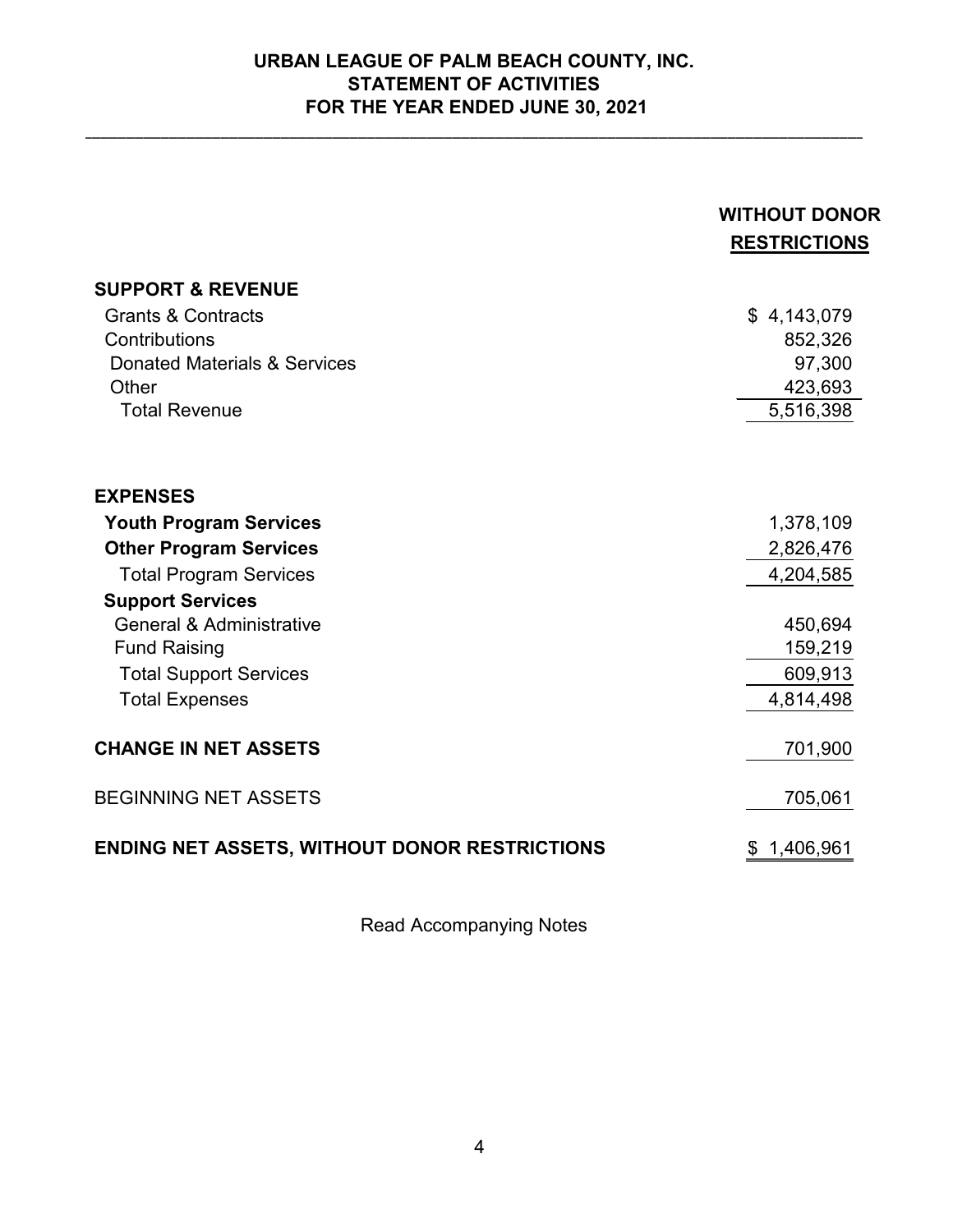## URBAN LEAGUE OF PALM BEACH COUNTY, INC. STATEMENT OF CASH FLOWS FOR THE YEAR ENDED JUNE 30, 2021

| <b>STATEMENT OF CASH FLOWS</b><br>FOR THE YEAR ENDED JUNE 30, 2021                                                                   | URBAN LEAGUE OF PALM BEACH COUNTY, INC. |            |
|--------------------------------------------------------------------------------------------------------------------------------------|-----------------------------------------|------------|
| <b>OPERATING ACTIVITIES:</b>                                                                                                         |                                         |            |
| Change in Net Assets<br>Adjustment to Reconcile Increase<br>in Net Assets to Net Cash Provided by<br>(Used in) Operating Activities: | \$                                      | 701,900    |
| Depreciation<br>Changes in Operating Assets and<br>Liabilities:                                                                      |                                         | 22,515     |
| <b>Grants and Contract Receivable</b>                                                                                                |                                         | 74,427     |
| Due from Other Organization                                                                                                          |                                         | (2,952)    |
|                                                                                                                                      |                                         |            |
| Deposits                                                                                                                             |                                         | (1,499)    |
| Other                                                                                                                                |                                         | 3,813      |
| <b>Prepaid Expenses</b>                                                                                                              |                                         | 1,240      |
| <b>Deferred Revenue</b>                                                                                                              |                                         | (308, 435) |
| <b>Accrued Expenses</b>                                                                                                              |                                         | 39,722     |
| <b>Accounts Payable</b>                                                                                                              |                                         | 61,999     |
| Net Cash Provided by (Used in) Operating Activities                                                                                  |                                         | 592,730    |
| <b>INVESTING ACTIVITIES:</b>                                                                                                         |                                         |            |
| Net Cash Used by Investing Activities                                                                                                |                                         |            |
| <b>FINANCING ACTIVITIES:</b>                                                                                                         |                                         |            |
| Note Payable (PPP Forgiveness)                                                                                                       |                                         | (417, 847) |
| Net Cash Provided by Financing Activities                                                                                            |                                         | (417, 847) |
| Increase in Cash                                                                                                                     |                                         | 174,883    |
| Cash at Beginning of Year                                                                                                            |                                         | 810,046    |
| Cash at End of Year                                                                                                                  |                                         | 984,929    |
| <b>Interest Paid</b>                                                                                                                 |                                         |            |
|                                                                                                                                      |                                         |            |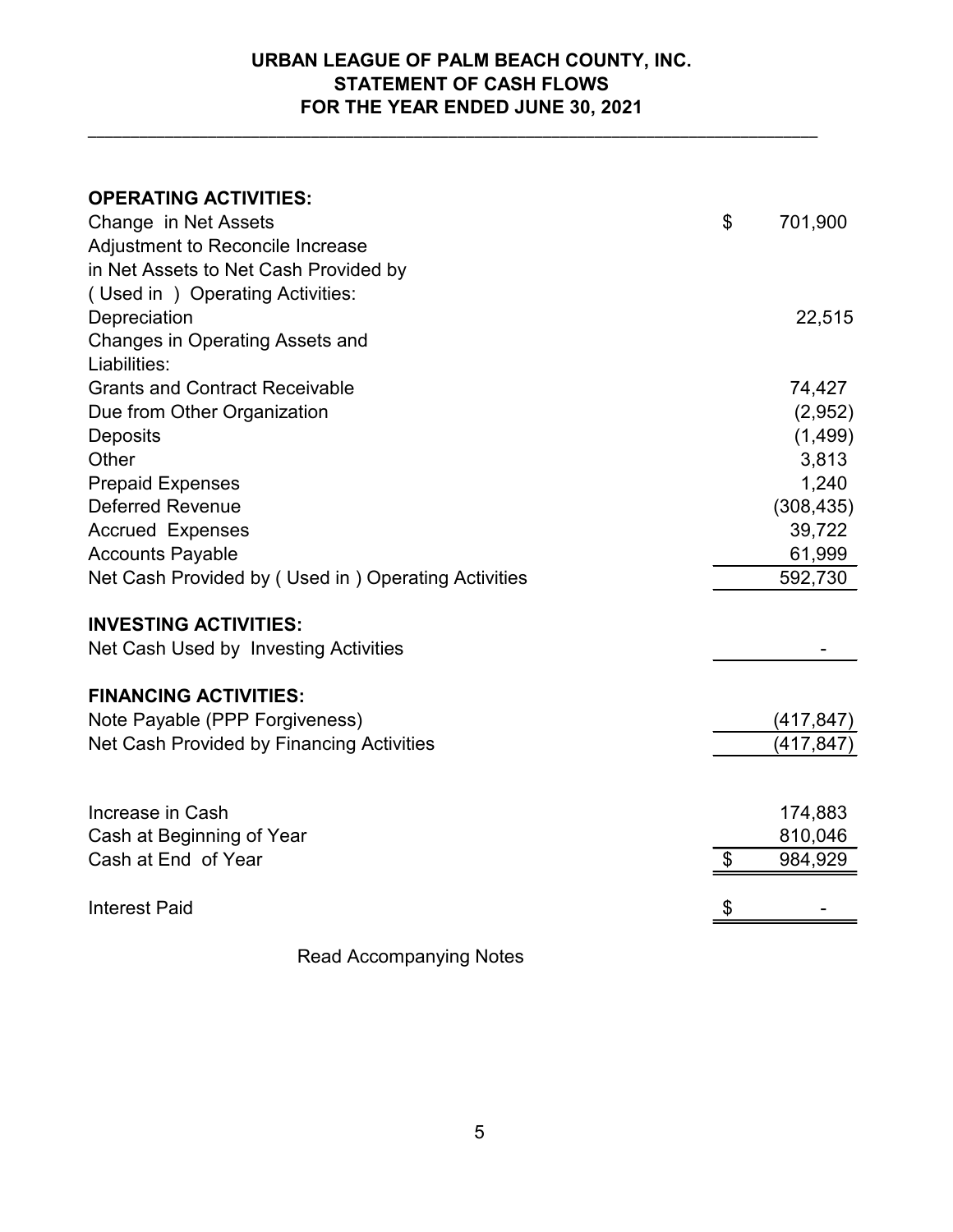|                                       | Youth           | <b>Other</b>    | General &     | <b>Fund</b>                      |              |
|---------------------------------------|-----------------|-----------------|---------------|----------------------------------|--------------|
| <b>EXPENSES</b>                       | <b>Programs</b> | <b>Programs</b> | Admin         | Raising                          | <b>Total</b> |
| Auto Expense                          | \$<br>4,500     |                 | \$<br>4,163   |                                  | \$<br>8,663  |
| Depreciation                          | 11,258          | \$<br>7,237     | 3,216         | $\boldsymbol{\mathsf{S}}$<br>804 | 22,515       |
| Dues & Subscriptions                  | 707             | 232             | 6,183         | 973                              | 8,095        |
| Development                           |                 |                 |               | 37,415                           | 37,415       |
| Insurance                             | 19,722          | 12,679          | 5,635         | 1,409                            | 39,445       |
| In-Kind Expense                       |                 | 97,300          |               |                                  | 97,300       |
| <b>Office Supplies &amp; Expenses</b> | 7,537           | 1,406           | 16,367        | 1,800                            | 27,110       |
| <b>Outside Services</b>               | 8,800           | 6,414           | 2,662         | 529                              | 18,405       |
| <b>Professional Fees</b>              | 8,931           | 13,018          | 13,203        | 593                              | 35,745       |
|                                       | 243,204         | 2,068,087       |               |                                  | 2,311,291    |
|                                       |                 | 17,614          | 7,828         | 1,957                            | 54,798       |
| Program                               |                 |                 |               | 110,852                          | 2,072,888    |
| Repairs & Maintenance                 | 27,399          |                 |               |                                  |              |
| Salary & Wages                        | 1,005,637       | 576,509         | 379,890       |                                  |              |
| Telephone & Internet                  | 25,463          | 16,369          | 7,275         | 1,819                            | 50,926       |
| <b>Utilities</b>                      | 14,951          | 9,611           | 4,272         | 1,068                            | 29,902       |
| <b>Total Expenses</b>                 | \$1,378,109     | \$2,826,476     | 450,694<br>\$ | \$159,219                        | \$4,814,498  |
|                                       |                 |                 |               |                                  |              |

Read Accompanying Notes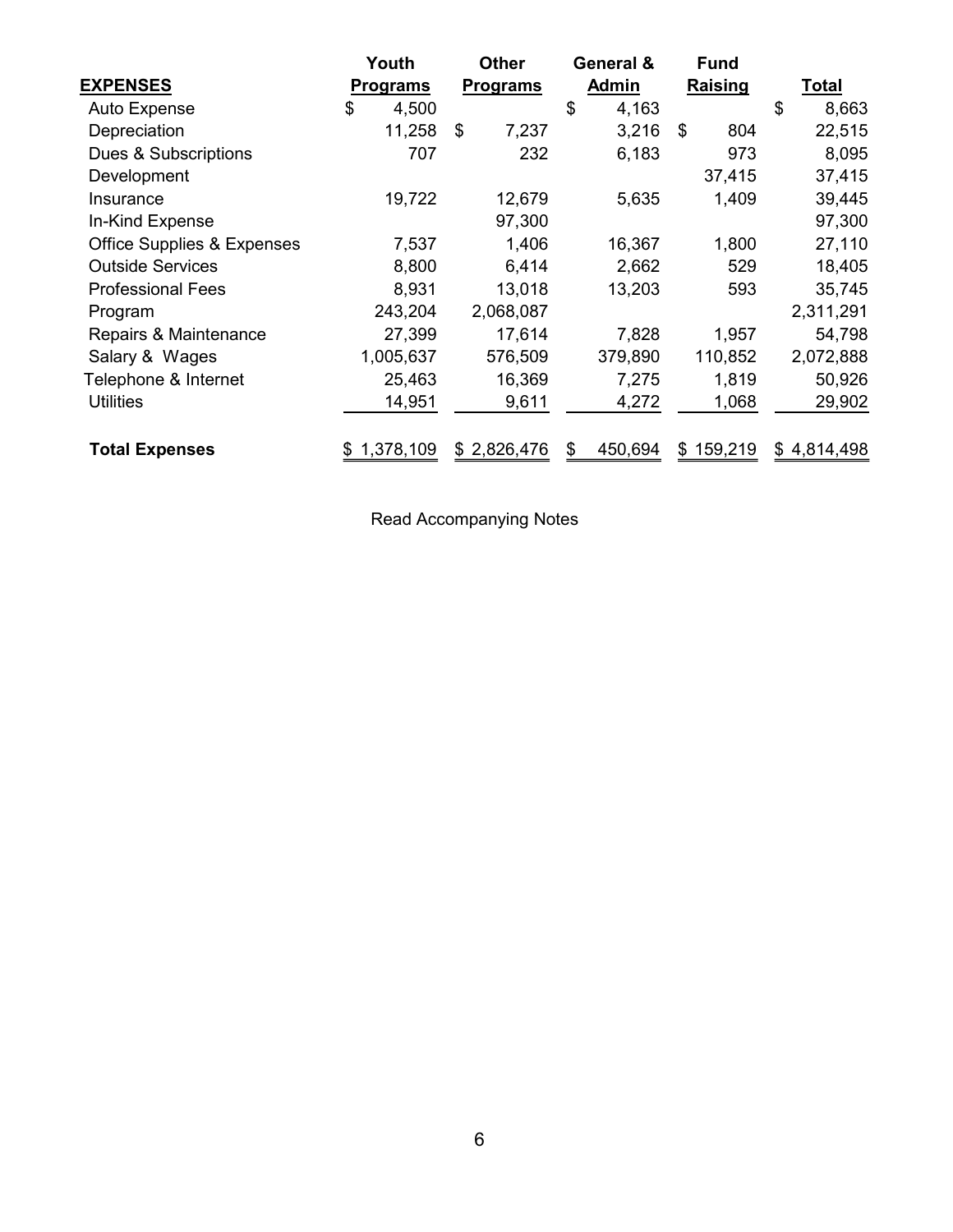## 1. General Description of Activities and Significant Accounting Policies:

The Urban League of Palm Beach County, Inc. (the "Organization") is a not-for-profit organization exempt from income taxes under Section 501(c)(3) of the Internal Revenue Code. The Organization has been classified as a publicly supported organization that is not a private foundation under Section 509(a) of the Code.

The Organization was established in 1974 under the laws of the State of Florida as a nonprofit community organization to promote economic, educational, charitable, and social services for people disadvantaged by reason of race, color, or national origin in Palm Beach County.

The Organization offers stellar programs in the areas of youth empowerment, economic empowerment, and community empowerment. These programs promote housing, jobs, education and career training and placement.

The significant accounting policies that follow are presented to enhance the usefulness of the financial statements to the reader.

## Basis of Accounting

The financial statements are presented on the accrual basis of accounting. Under this method, revenues are recognized when earned and expenses recorded when incurred.

#### Cash and Cash Equivalents

For purposes of the statements of cash flows, the Organization considers all highly liquid investments available for current use with an initial maturity of three months or less to be cash equivalents.

#### Promises to Give

Contributions received are recorded as net assets without donor restrictions or net assets with donor restrictions depending on the existence and/or nature of any donor restrictions. Contributions that are restricted by the donor are reported as an increase in net assets without donor restrictions if the restriction expires in the reporting period in which the contribution is recognized. All other donor-restricted support is reported as an increase in net assets with donor restrictions, depending on the nature of the restriction. When a restriction expires (that is, when a stipulated time restriction ends or purpose restriction is accomplished), net assets with donor restrictions are reclassified to net assets without donor restrictions and reported in the Statement of Activities as net assets released from restrictions.

The Organization uses the allowance method to determine uncollectible promises to give. The allowance is based on prior years' experience and management's analysis of specific promises made.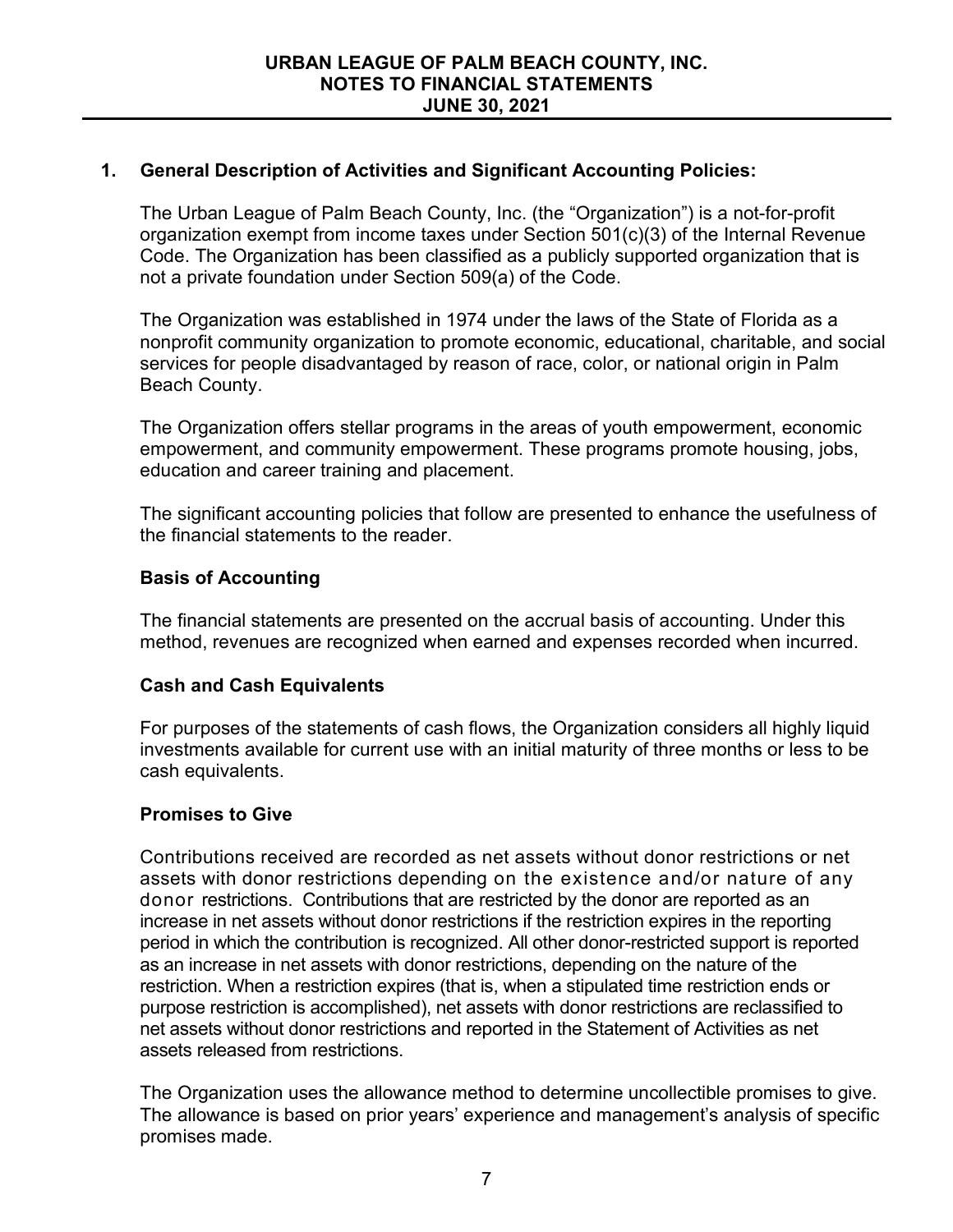## 1. General Description of Activities and Significant Accounting Policies, Continued:

## Property and Equipment

The Organization capitalizes property and equipment over \$5,000. Lesser amounts are expensed. Purchased property and equipment is capitalized at cost. Donations of property and equipment are recorded as contributions at their estimated fair value. Such donations are reported as without donor restriction contributions unless the donor has restricted the donated asset to a specific purpose. Assets donated with explicit restrictions regarding their use and contributions of cash that must be used to acquire property and equipment are reported as with donor restriction contributions. Absent donor stipulations regarding how long those donated assets must be maintained, the Organization reports expirations of donor restrictions when the donated or acquired assets are placed in service. The Organization reclassifies with donor restriction net assets to without donor restriction net assets at that time. Property and equipment are depreciated using the straight-line method over estimated useful lives ranging from five to thirty years.

## **Contributions**

Contributions received are recorded as with donor restriction or without donor restriction net assets depending on the existence or nature of any donor restrictions.

#### Contributed Services

No amounts have been reflected in the financial statements for donated services. The Organization generally pays for services requiring specific expertise. However, many individuals volunteer their time and perform a variety of tasks that assist the Organization, but these services do not meet the criteria for recognition as contributed services.

#### Income Taxes

The Organization is a not-for-profit Organization that is exempt from income taxes under Section 501(c)(3) of the Internal Revenue Code and classified by the Internal Revenue Service as other than a private foundation.

#### **Estimates**

The preparation of financial statements in conformity with generally accepted accounting principles requires management to make estimates and assumptions that affect certain reported amounts and disclosures. Accordingly, actual results could differ from those estimates.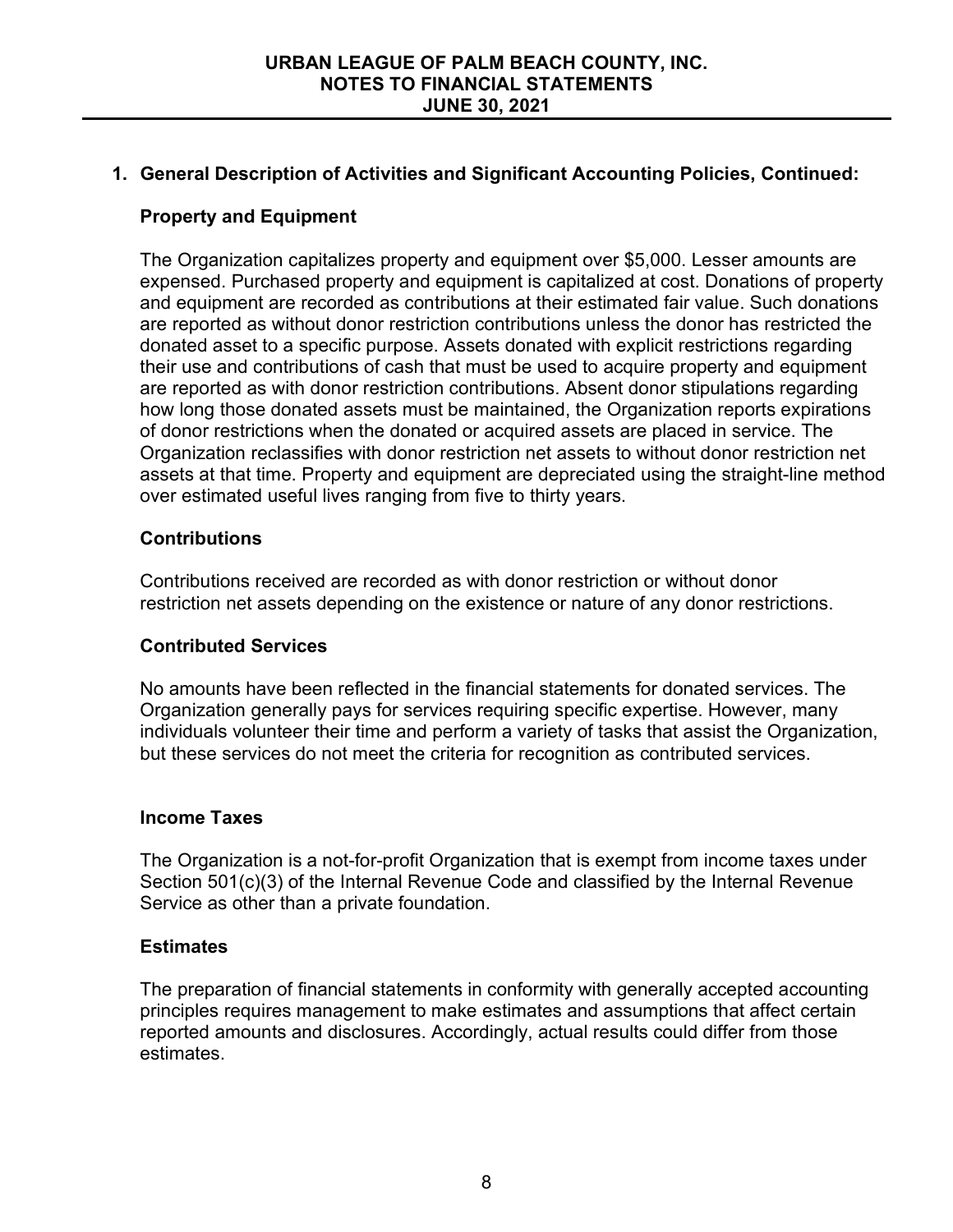## 1. General Description of Activities and Significant Accounting Policies, Continued:

#### Net Assets

Net assets, revenues, gains, and losses are classified based on the existence or absence of donor- or grantor-imposed restrictions. Accordingly, net assets and changes therein are classified and reported as follows:

Net Assets Without Donor Restrictions – Net assets available for use in general operations and not subject to donor (or certain grantor) restrictions.

Net Assets With Donor Restrictions – Net assets subject to donor (or certain grantor) restrictions. We report contributions restricted by donors as increases in net assets without donor restrictions if the restrictions expire (that is, when a stipulated time restriction ends or purpose restriction is accomplished) in the reporting period in which the revenue is recognized. All other donor-restricted contributions are reported as increases in net assets with donor restrictions, depending on the nature of the restrictions. When a restriction expires, net assets with donor restrictions are reclassified to net assets without donor restrictions and reported in the statement of activities as net assets released from restrictions.

#### Functional Allocation of Expenses

The costs of program and supporting services activities have been summarized on a functional basis in the statement of activities. The statement of functional expenses presents the natural classification detail of expenses by function. Accordingly, certain costs have been allocated among the programs and supporting services benefited. The expenses that are allocated include occupancy, depreciation, insurance and interest, which are allocated on the basis of estimates of time and effort.

#### 2. Revenue Recognition

The Organization recognizes revenue from grants and contracts when earned and other revenues and contributions when received, and expenses are recorded when incurred. Pledges or promises to give that are, in substance, unconditional are considered a basis for recording future revenue.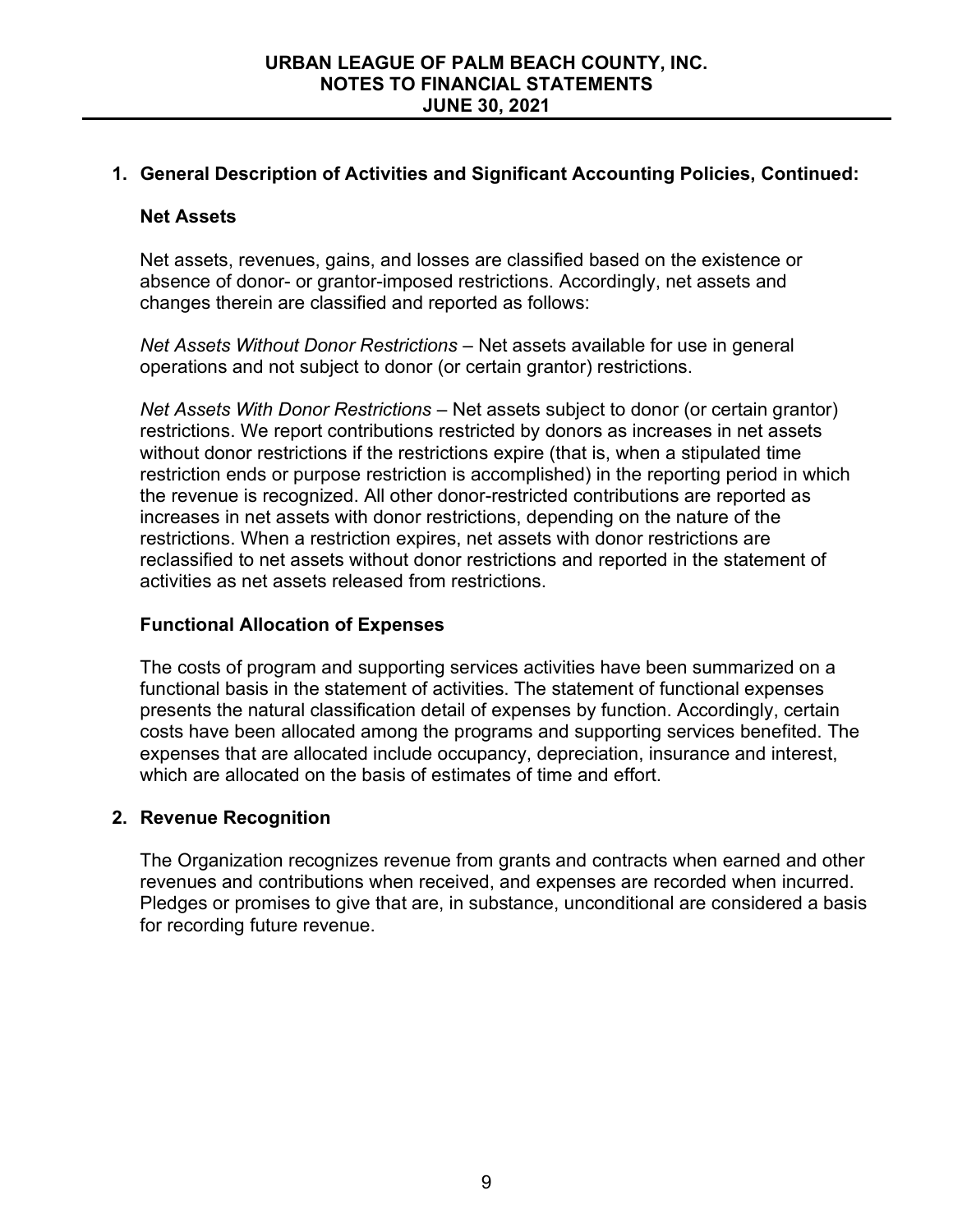#### 3. Grants & Other Receivables:

The Organization receives financial assistance from federal, state, and local governmental agencies in the form of grants. The disbursement of funds received under those programs generally require compliance with terms and conditions specified in the grant agreements, and are subject to audit by the grantor agencies. Any disallowed claims resulting from such audits could become a liability of the Organization. However, in the opinion of management, such disallowance of claims, if any, would not have a material effect on the overall financial position of the Organization at June 30, 2021. Receivables from contracts with customers are reported as accounts receivable, net in the accompanying statement of financial position. Unearned contract advances are reported as deferred revenue in the accompanying statement of financial position.

Grants and contracts receivable represent program expenses incurred for which payment was not received by the Organization as of June 30, 2021. Other receivables consist of pledges from corporate and individual donors. Management believes that all receivables are collectible; therefore, the Organization has not included a provision for uncollectible accounts. Any accounts deemed uncollectible are charged to expense when the determination is made. At June 30, 2021, the Organization has \$293,729 in grants and other receivables.

## 4. Summary of Fixed Assets and Depreciation

| <b>Autos &amp; Trucks</b>        | 91,113<br>\$ |
|----------------------------------|--------------|
| <b>Buildings</b>                 | 662,505      |
| Land                             | 104,017      |
| <b>Computers &amp; Equipment</b> | 90,433       |
| <b>Furniture &amp; Fixtures</b>  | 62,012       |
|                                  | 1,010,080    |
| <b>Accumulated Depreciation</b>  | (570,345)    |
|                                  | 439,735      |

#### 5. Compensated Absences:

Employees receive annual leave based upon length of employment. Annual leave may not be accumulated, and accordingly, no liability for compensated absences.

#### 6. Related Party:

The Organization received \$2,086,000 from National Urban League for services performed under a multiple grant agreement which is included in grants and contributions.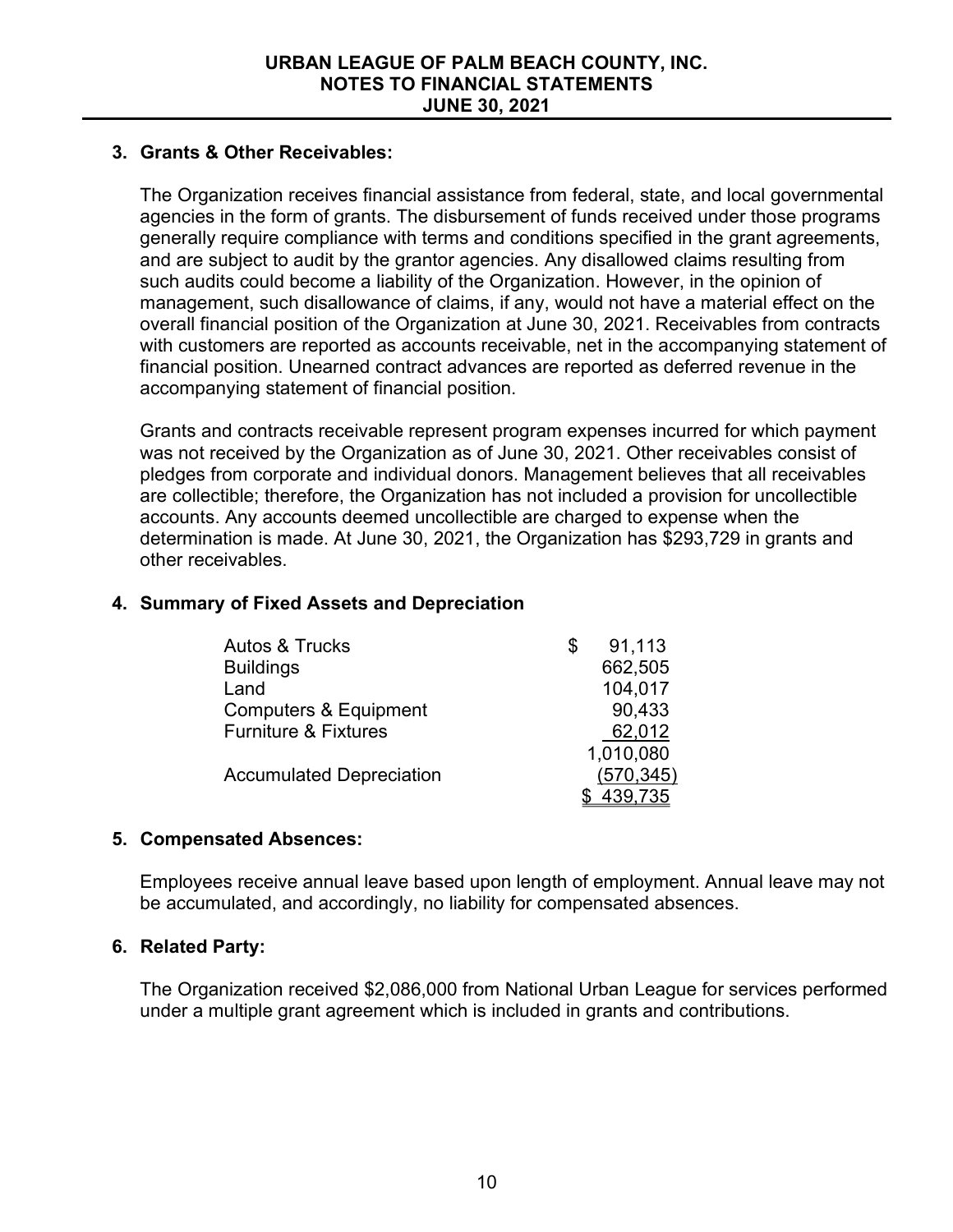#### 7. Financial Instruments and Credit Risk:

We manage deposit concentration risk by placing cash, money market accounts, and certificates of deposit with financial institutions believed by us to be creditworthy. At times, amounts on deposit may exceed insured limits or include uninsured investments in money market mutual funds. To date, we have not experienced losses in any of these accounts. Credit risk associated with accounts receivable and promises to give is considered to be limited due to high historical collection rates and because substantial portions of the outstanding amounts are due from governmental agencies, and foundations supportive of our mission.

## 8. Line of Credit:

.

The Organization has a revolving line of credit of \$350,000. The line bears a floating interest rate and is payable monthly. The line is secured by property, equipment, and grants and contracts receivable. There is no balance outstanding at June 30, 2021

## 9. Forgivable Loan from Small Business Administration

The Organization received a forgivable loan under the Small Business Administration Paycheck Protection Program. The SBA forgave \$417,847 during the year.

#### 10. Employee Retirement Plan:

The Organization offers retirement plans to its employees and makes matching contributions. Retirement contributions for the year are \$39,831.

#### 11. Concentration of Risks

The Organization is dependent on funding from state and local governments and various other contributors. The amount of contributions is dependent on the funds available and the budgets at the state and local levels. Lack of funding could have a significant detrimental effect on the continued operations of the Organization.

#### 12. Date of Management Review:

Subsequent events have been evaluated through November 5, 2021, which is the date the financial statements were available for issued.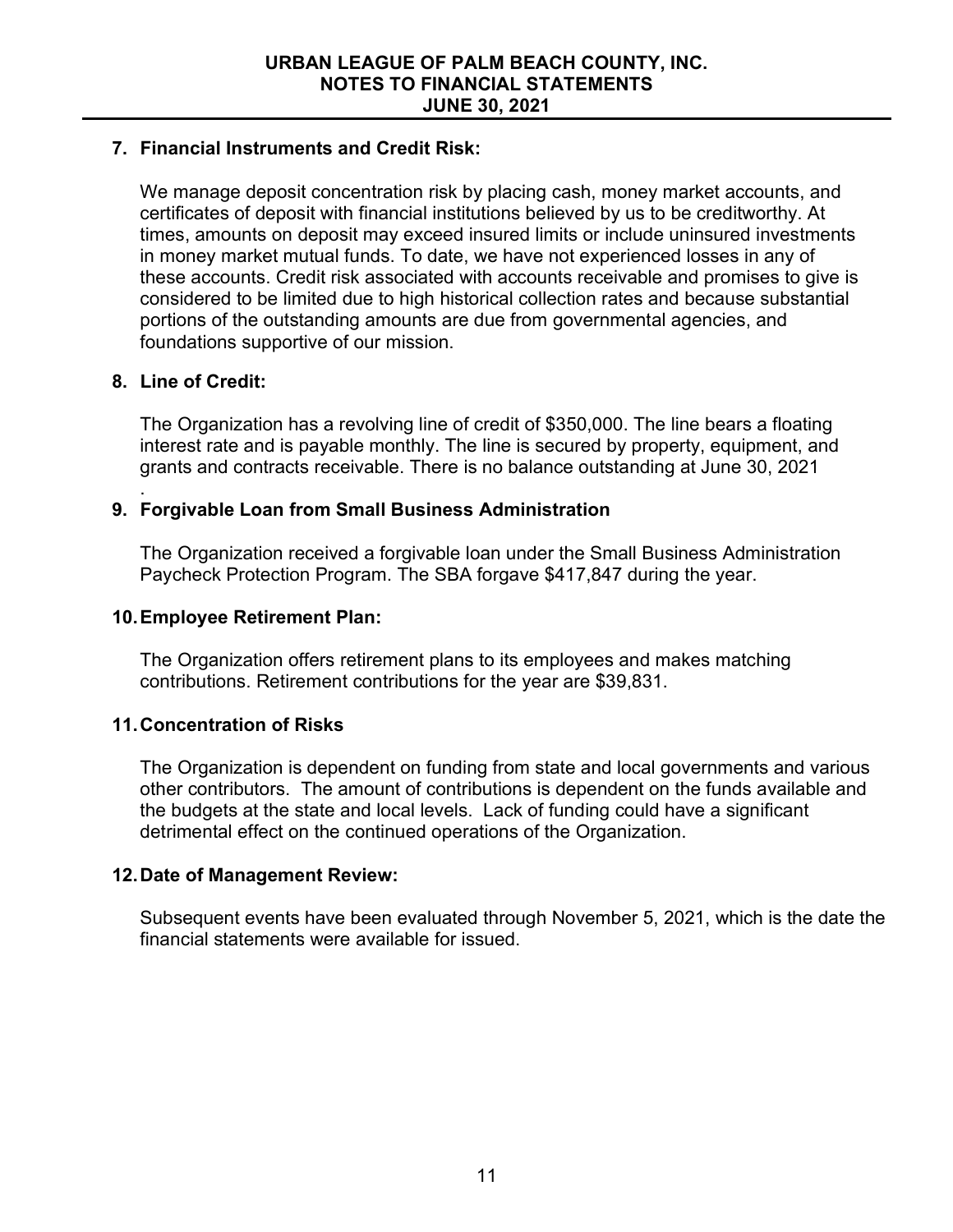#### URBAN LEAGUE OF PALM BEACH COUNTY, INC. NOTES TO FINANCIAL STATEMENTS JUNE 30, 2021

## 13. Availability and Liquidity

The following represents the Organization's financial assets at June 30, 2021:

| Financial assets at year-end:              |             |
|--------------------------------------------|-------------|
| Cash and cash equivalents                  | \$984,929   |
| Grants and other receivables               | 293,729     |
| Prepaid expenses                           | 42.344      |
| Financial assets available to meet general |             |
| expenditures over the next twelve months   | \$1,321,002 |

The goal is generally to maintain financial assets to meet 60 days of operating expenses (approximately \$525,000). As part of its liquidity plan, the Organization has a \$350,000 line of credit available to meet cash flow needs.

#### 14. Contingent Debt:

The Organization is a co-borrower with a nonprofit entity which is considered a related party because of common management. The loan is \$650,000, 5.6% simple interest, with maturity on December 3, 2021, secured by real estate, payable in monthly payments of \$4,559. The Organization expects that the related party will repay the loan and no liability is recorded in the financial statements of the Organization. The balance of the loan is \$432,017 at June 30, 2021.

#### 15. Contingent

As a result of COVID-19, economic uncertainties have risen though such potential impact is unknown at this time.

## 15. Donated Professional Services and Materials

The Organization received in-kind donated professional services and materials during the year ended June 30, 2021, of \$97,300 for program services related to our senior jobs program. Such amounts, which are based upon information provided by third-party service providers, are recorded at their estimated fair value determined on the date of contribution and are reported as contributions in-kind and program services on the accompanying statements of activities and statements of functional expenses.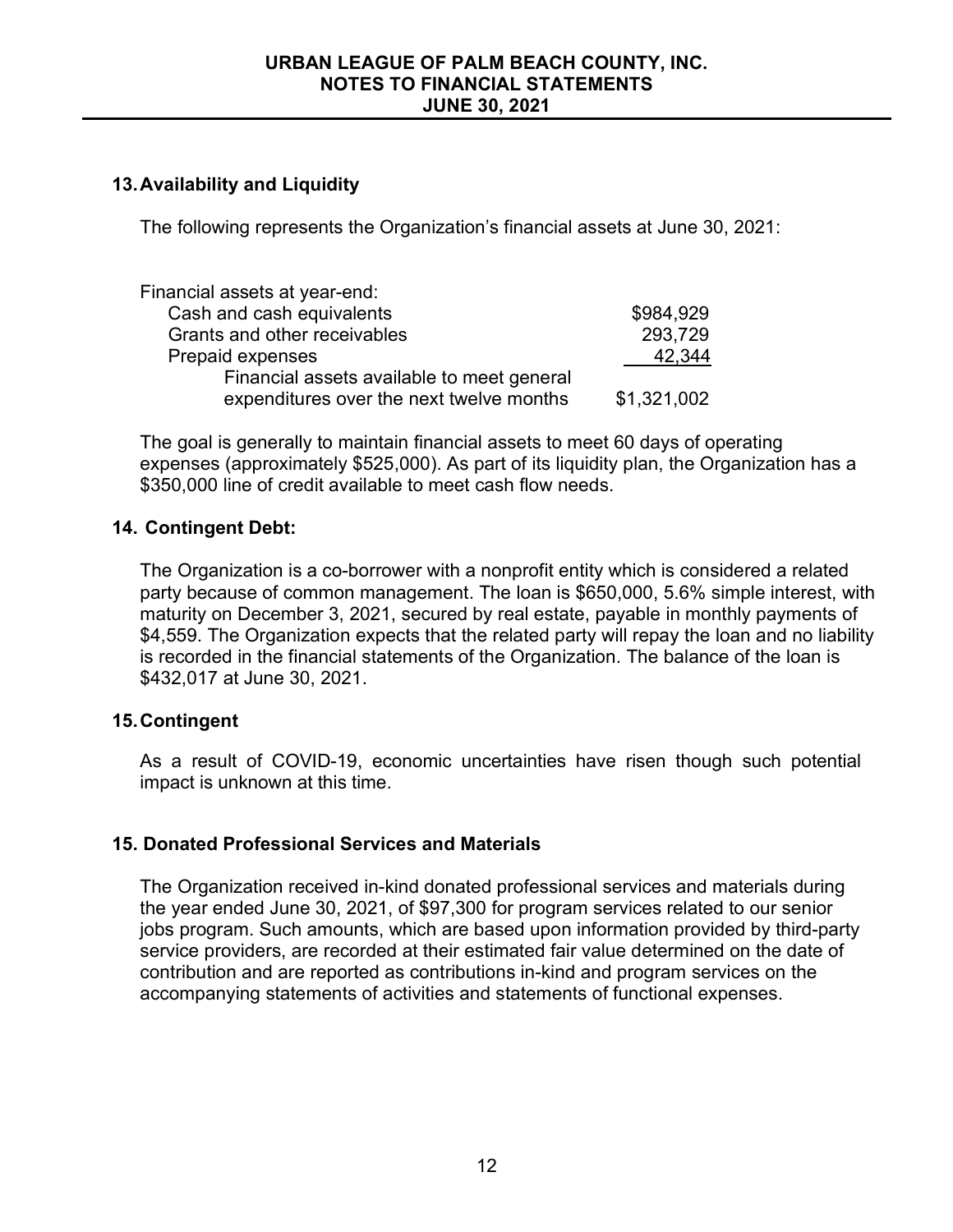

P.O. Box 10515 Riviera Beach, Florida 33419 Phone: (561) 703-5197 E-mail: billwashjr@comcast.net

#### Independent Auditor's Report on Internal Control Over Financial Reporting and on Compliance and Other Matters Based on an Audit of Financial Statements Performed in Accordance with Government Auditing Standards

To the Board of Directors Urban League of Palm Beach County, Inc. West Palm Beach, FL

I have audited, in accordance with auditing standards generally accepted in the United States of America and the standards applicable to financial audits contained in Government Auditing Standards issued by the Comptroller General of the United States, the financial statements of Urban League of Palm Beach County, Inc. ("UL") (a nonprofit organization), which comprise the statement of financial position as of June 30, 2021, and the related statements of activities, functional expenses and cash flows for the year then ended, and the related notes to the financial statements, and have issued my report thereon dated November 5, 2021.

#### Internal Control Over Financial Reporting

In planning and performing my audit of the financial statements, I considered UL's internal control over financial reporting (internal control) to determine my audit procedures that are appropriate in the circumstances for the purpose of expressing my opinion on the financial statements, but not for the purpose of expressing an opinion on the effectiveness of UL's internal control. Accordingly, I do not express an opinion on the effectiveness of the Organization's internal control.

A deficiency in internal control exists when the design or operation of a control does not allow management or employees, in the normal course of performing their assigned functions, to prevent, or detect and correct, misstatements on a timely basis. A material weakness is a deficiency, or a combination of deficiencies, in internal control, such that there is a reasonable possibility that a material misstatement of the entity's financial statements will not be prevented, or detected and corrected on a timely basis. A significant deficiency is a deficiency, or a combination of deficiencies, in internal control that is less severe than a material weakness, yet important enough to merit attention by those charged with governance.

My consideration of internal control was for the limited purpose described in the first paragraph of this section and was not designed to identify all deficiencies in internal control that might be material weaknesses or significant deficiencies. Given these limitations, during my audit I did not identify any deficiencies in internal control that I consider to be material weaknesses. However, material weaknesses may exist that have not been identified.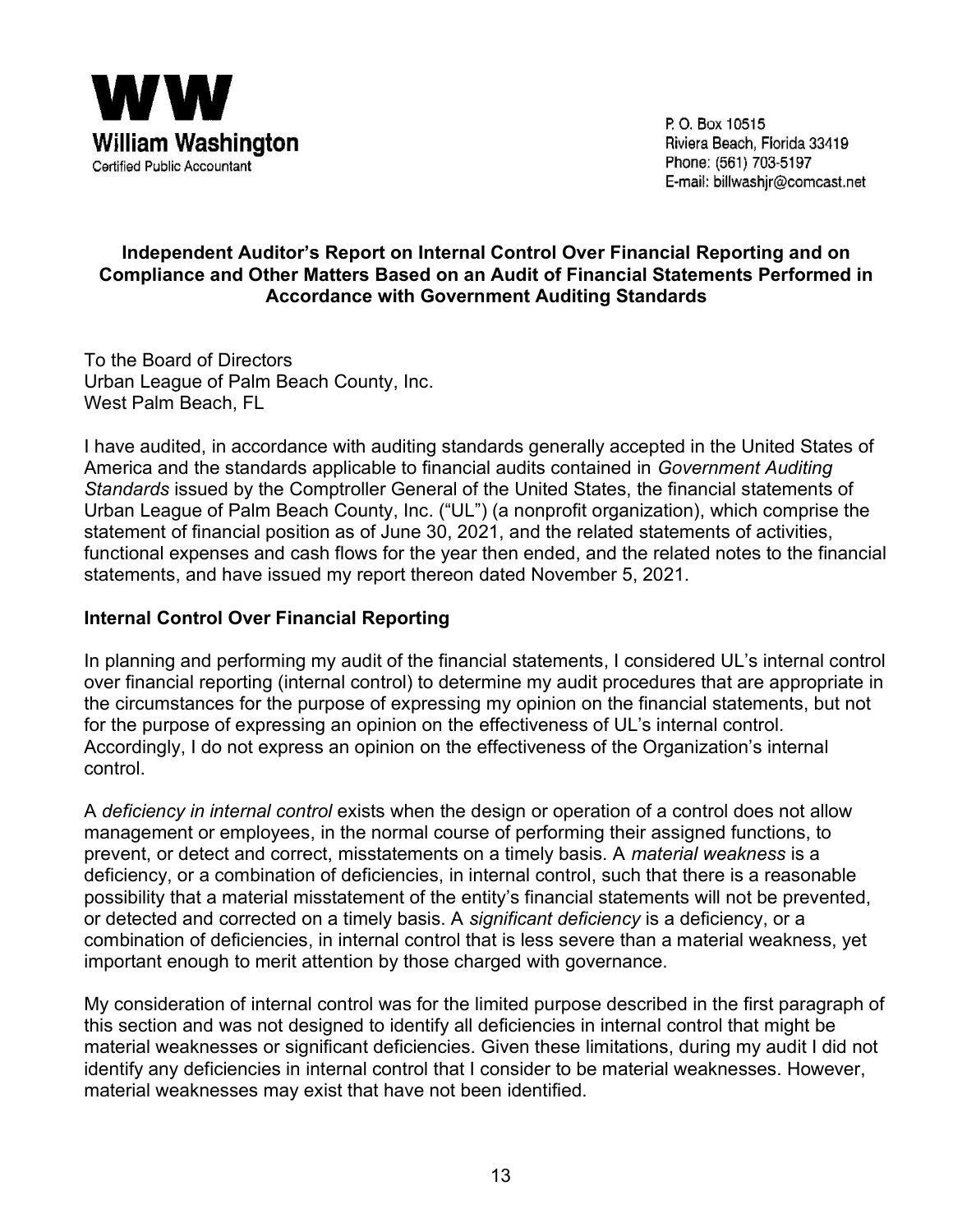## Compliance and Other Matters

As part of obtaining reasonable assurance about whether UL's financial statements are free of material misstatement, I performed tests of its compliance with certain provisions of laws, regulations, contracts, and grant agreements, noncompliance with which could have a direct and material effect on the determination of financial statement amounts. However, providing an opinion on compliance with those provisions was not an objective of my audit, and accordingly, I do not express such an opinion. The results of my tests disclosed no instances of noncompliance or other matters that are required to be reported under Government Auditing Standards.

## Purpose of this Report

The purpose of this report is solely to describe the scope of my testing of internal control and compliance and the results of that testing, and not to provide an opinion on the effectiveness of UL's internal control or on compliance. This report is an integral part of an audit performed in accordance with Government Auditing Standards in considering UL's internal control and compliance. Accordingly, this communication is not suitable for any other purpose.

## William Washington, CPA

West Palm Beach, FL November 5, 2021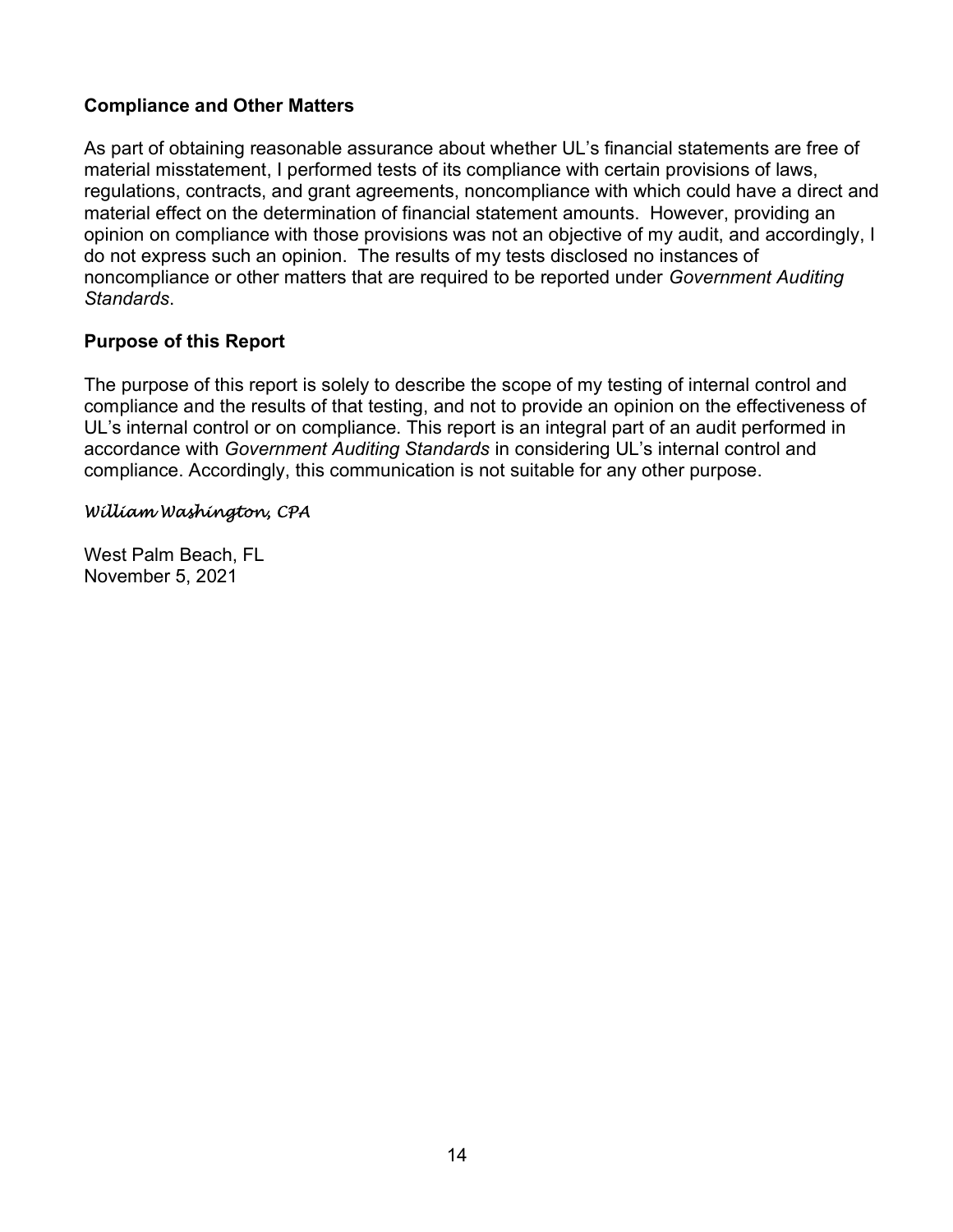

P.O. Box 10515 Riviera Beach, Florida 33419 Phone: (561) 703-5197 E-mail: billwashjr@comcast.net

#### INDEPENDENT AUDITOR'S REPORT ON COMPLIANCE FOR EACH MAJOR PROGRAM AND ON INTERNAL CONTROL OVER COMPLIANCE REQUIRED BY THE UNIFORM GUIDANCE

To the Board of Directors Urban League of Palm Beach County, Inc. West Palm Beach, FL

#### Report on Compliance for Each Major Federal Program

I have audited Urban League of Palm Beach County, Inc. (UL)'s compliance with the types of compliance requirements described in the OMB Compliance Supplement that could have a direct and material effect on each of UL's major federal programs for the year ended June 30, 2021. UL's major federal programs are identified in the summary of auditor's results section of the accompanying schedule of findings and questioned costs.

#### Management's Responsibility

Management is responsible for compliance with federal statutes, regulations, and the terms and conditions of its federal awards applicable to its federal programs.

#### Auditor's Responsibility

My responsibility is to express an opinion on compliance for each of UL's major federal programs based on my audit of the types of compliance requirements referred to above. I conducted my audit of compliance in accordance with auditing standards generally accepted in the United States of America; the standards applicable to financial audits contained in Government Auditing Standards, issued by the Comptroller General of the United States; and the audit requirements of Title 2 U.S. Code of Federal Regulations Part 200, Uniform Administrative Requirements, Cost Principles, and Audit Requirements for Federal Awards (Uniform Guidance). Those standards and the Uniform Guidance require that I plan and perform the audit to obtain reasonable assurance about whether noncompliance with the types of compliance requirements referred to above that could have a direct and material effect on a major federal program occurred. An audit includes examining, on a test basis, evidence about UL's compliance with those requirements and performing such other procedures as I considered necessary in the circumstances.

I believe that my audit provides a reasonable basis for my opinion on compliance for each major federal program. However, my audit does not provide a legal determination of UL's compliance.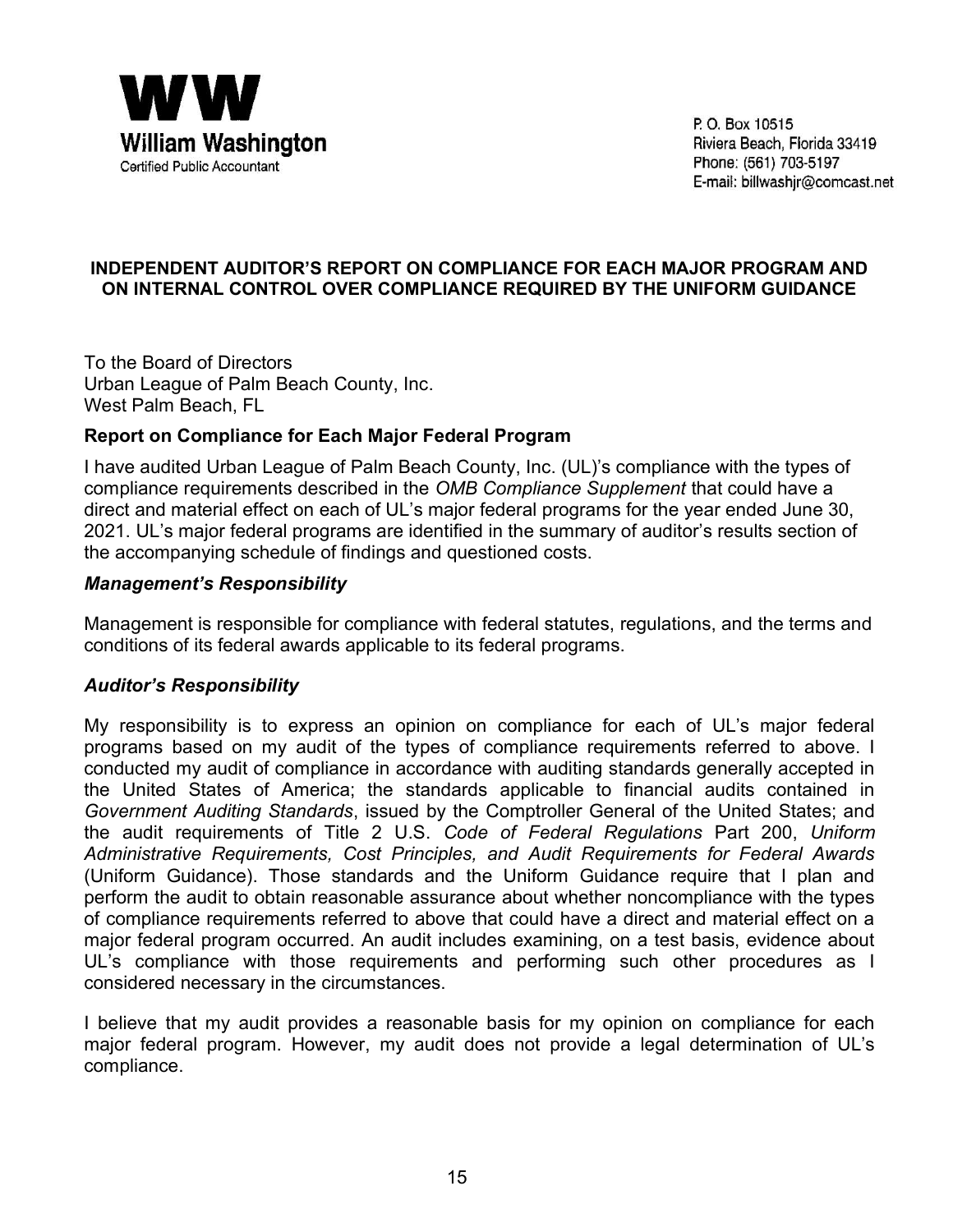## Opinion on Each Major Federal Program

In my opinion, UL complied, in all material respects, with the types of compliance requirements referred to above that could have a direct and material effect on each of its major federal programs for the year ended June 30, 2021.

#### Report on Internal Control over Compliance

Management of UL is responsible for establishing and maintaining effective internal control over compliance with the types of compliance requirements referred to above. In planning and performing my audit of compliance, I considered UL's internal control over compliance with the types of requirements that could have a direct and material effect on each major federal program to determine the auditing procedures that are appropriate in the circumstances for the purpose of expressing an opinion on compliance for each major federal program and to test and report on internal control over compliance in accordance with the Uniform Guidance, but not for the purpose of expressing an opinion on the effectiveness of internal control over compliance. Accordingly, I do not express an opinion on the effectiveness of UL's internal control over compliance.

A deficiency in internal control over compliance exists when the design or operation of a control over compliance does not allow management or employees, in the normal course of performing their assigned functions, to prevent, or detect and correct, noncompliance with a type of compliance requirement of a federal program on a timely basis. A material weakness in internal control over compliance is a deficiency, or combination of deficiencies, in internal control over compliance, such that there is a reasonable possibility that material noncompliance with a type of compliance requirement of a federal program will not be prevented, or detected and corrected, on a timely basis. A significant deficiency in internal control over compliance is a deficiency, or a combination of deficiencies, in internal control over compliance with a type of compliance requirement of a federal program that is less severe than a material weakness in internal control over compliance, yet important enough to merit attention by those charged with governance.

My consideration of internal control over compliance was for the limited purpose described in the first paragraph of this section and was not designed to identify all deficiencies in internal control over compliance that might be material weaknesses or significant deficiencies. I did not identify any deficiencies in internal control over compliance that I consider to be material weaknesses. However, material weaknesses may exist that have not been identified.

The purpose of this report on internal control over compliance is solely to describe the scope of my testing of internal control over compliance and the results of that testing based on the requirements of the Uniform Guidance. Accordingly, this report is not suitable for any other purpose.

#### William Washington, CPA

West Palm Beach, FL November 5, 2021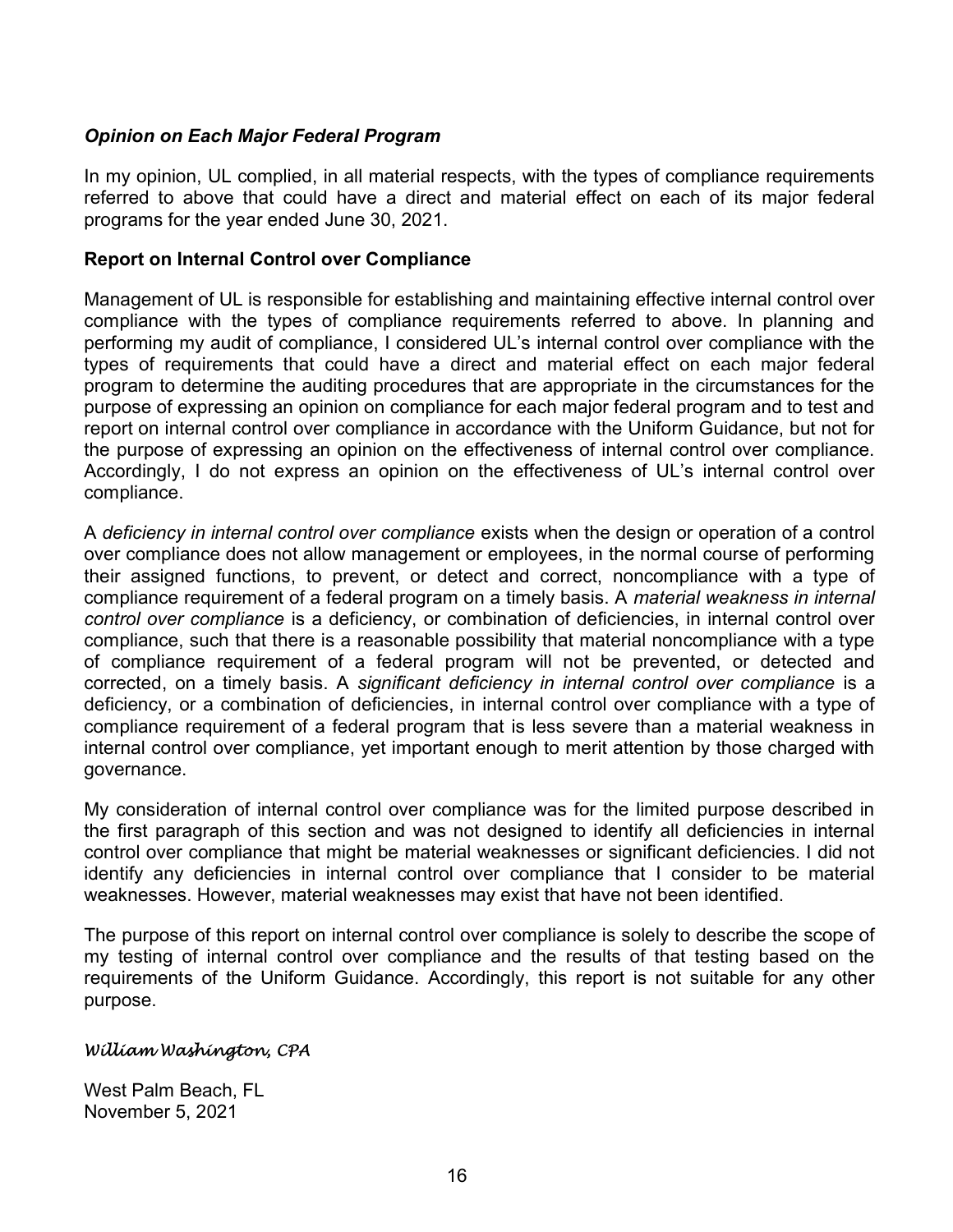## Urban League of Palm Beach County, Inc. Schedule of Expenditures of Federal Awards For the Year Ended June 30, 2021

\_\_\_\_\_\_\_\_\_\_\_\_\_\_\_\_\_\_\_\_\_\_\_\_\_\_\_\_\_\_\_\_\_\_\_\_\_\_\_\_\_\_\_\_\_\_\_\_\_\_\_\_\_\_\_\_\_\_\_\_\_\_\_\_\_\_\_\_\_\_\_\_\_\_\_\_\_\_\_\_\_\_\_\_\_\_\_\_\_\_\_\_

| Federal Grantor/Pass-through Grantor/Program or Cluster Title |                        |                        |                         |           |  |
|---------------------------------------------------------------|------------------------|------------------------|-------------------------|-----------|--|
|                                                               | Federal<br><b>CFDA</b> | Pass-through<br>Entity |                         |           |  |
|                                                               | Number                 | Identifying<br>Number  | Federal<br>Expenditures |           |  |
| U.S. Department of Labor                                      |                        |                        |                         |           |  |
| Pass through National Urban League                            |                        |                        |                         |           |  |
| The Urban Seniors Jobs Program                                | 17.235                 |                        | Ś.                      | 1,807,373 |  |
| U.S. Department of Justice                                    | 16.726                 |                        |                         | 58,167    |  |
| U.S. Department of Housing and Urban Development              | 14.169                 |                        |                         | 54,559    |  |
| U. S. Department of Health and Human Services                 | 93.118                 |                        |                         | 5,250     |  |
| Pass through Palm Beach County                                |                        |                        |                         |           |  |
| <b>Community Development Block Grant</b>                      | 14.218                 |                        |                         | 22,227    |  |
| Total                                                         |                        |                        |                         | 1,947,576 |  |

See accompanying notes to schedule of expenditures.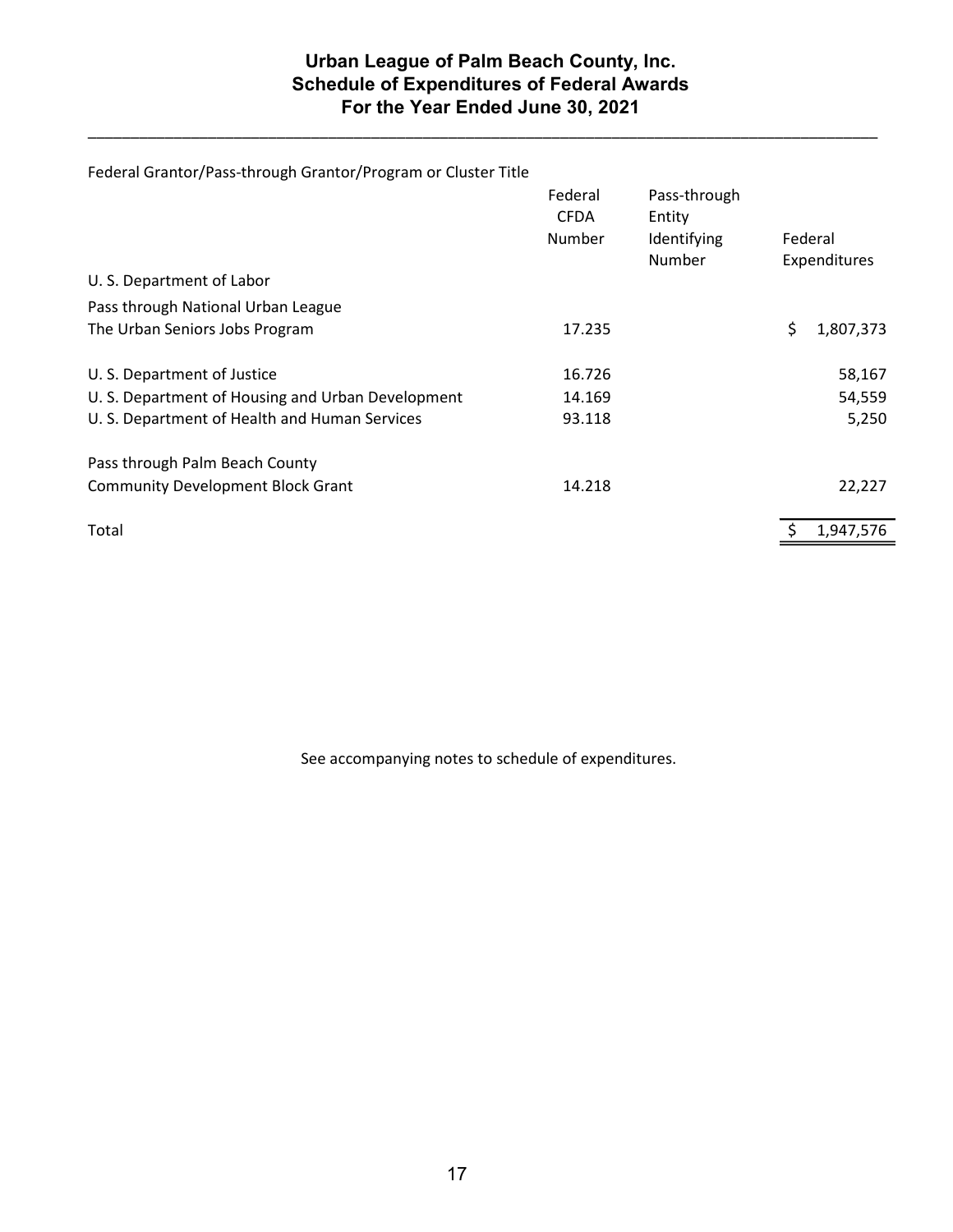#### URBAN LEAGUE OF PALM BEACH COUNTY, INC. NOTES TO SCHEDULE OF EXPENDITURES OF FEDERAL AWARDS YEAR ENDED JUNE 30, 2021

#### NOTE 1—BASIS OF PRESENTATION

The accompanying schedule of expenditures of federal awards (the Schedule) includes the federal grant activity of the Organization under programs of the federal government for the year ended June 30, 2021. The information in this Schedule is presented in accordance with the requirements of Title 2 US. Code of Federal Regulations Part 200, Uniform Administrative Requirements, Cost Principles, and Audit Requirements for Federal Awards (Uniform Guidance). Because the Schedule presents only a selected portion of the operations of the Organization, it is not intended to and does not present the financial position, changes in net assets, or cash flows of the Organization.

## NOTE 2—SUMMARY OF SIGNIFICANT ACCOUNTING POLICIES

- (a) Expenditures reported on the Schedule are reported on the accrual basis of accounting. Such expenditures are recognized following the cost principles Cost Principles, and Audit Requirements for Federal Awards (Uniform Guidance), wherein certain types of expenditures are not allowable or are limited as to reimbursement.
- (b) Pass-through entity identifying numbers are presented where available.
- (c) The Organization did elect to use the 10 percent de minimis indirect cost rate.